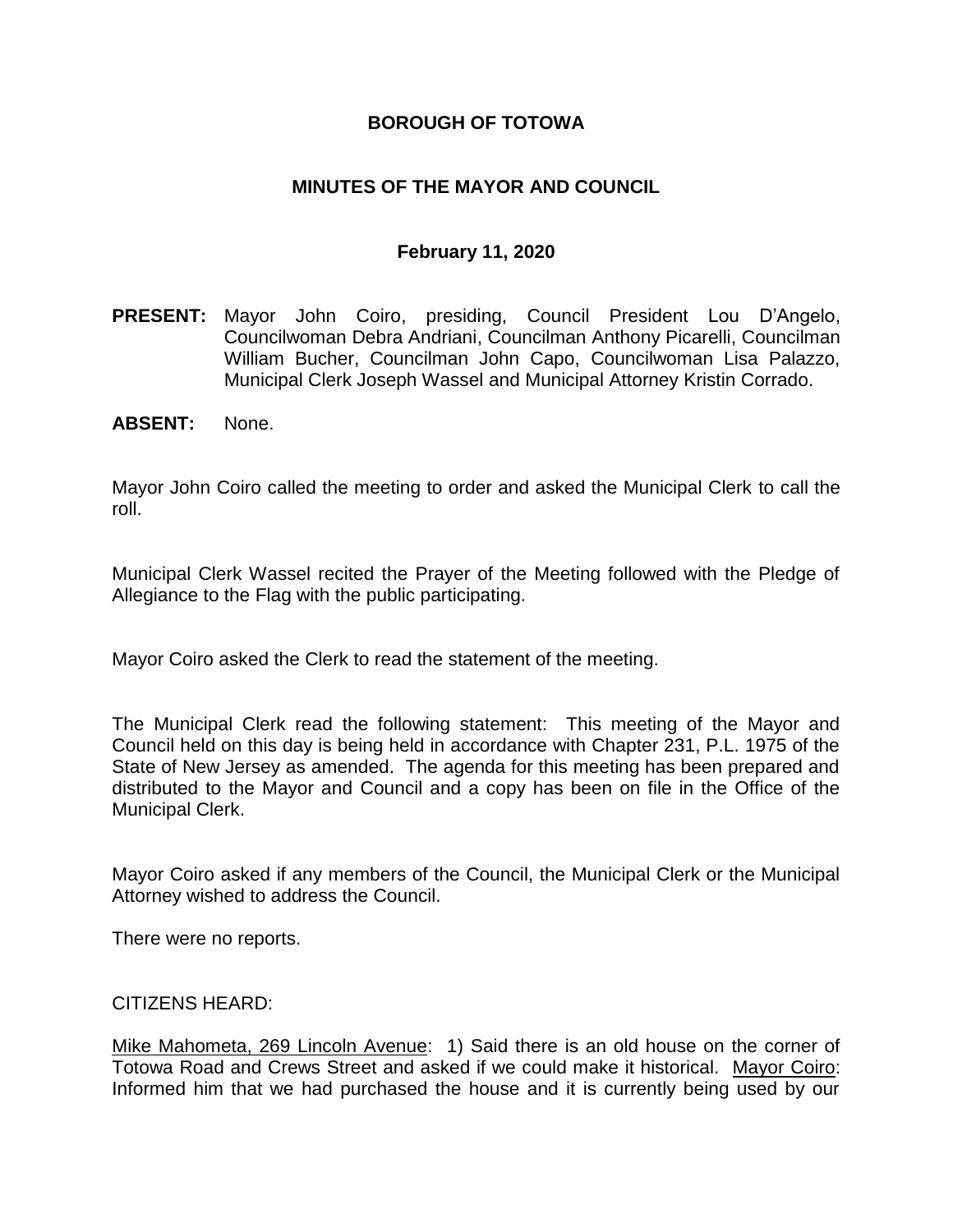Board of Recreation and we are working with our grant writers for historical grants. Board of Recreation Director Mark Monteyne: Commented that he is meeting with County reps tomorrow regarding possible historical grants. Mike Mahometa: 2) Asked again about the possibility of installing solar panels for the Municipal Complex, but this time he suggested the parking lot across the street as a possible location. Mayor Coiro: Told him that we currently don't own the parking lot.

There was a motion by Councilman D'Angelo, seconded by Councilwoman Andriani to approve the Minutes of the Mayor and Council for the meeting of January 28, 2020. On roll call vote, all members of the Council present voted in the affirmative. Councilman Picarelli abstained from the voting.

COMMITTEE ON FINANCE:

There was a motion by Councilman Picarelli, seconded by Councilman D'Angelo to approve Resolution No. 2020-04 for the payment of bills. On roll call vote, all members of the Council present voted in the affirmative.

There was a motion by Councilman Picarelli, seconded by Councilman D'Angelo to adopt the following resolution authorizing the Treasurer to issue refunds to various property owners pursuant to County Tax Court judgments. On roll call vote, all members of the Council present voted in the affirmative.

#### **RESOLUTION**

WHEREAS, there has been a County Tax Court Judgment to reduce the evaluation of the added assessment on the following; and

WHEREAS, as a result the property owner has overpaid the property taxes for 2019 and is entitled to a refund.

NOW, THEREFORE, BE IT RESOLVED, that the Treasurer of the Borough of Totowa is authorized to refund this amount.

|  | <b>Block Lot Property/Owner</b> | Payable To: | Year | From    |         | Amount   |
|--|---------------------------------|-------------|------|---------|---------|----------|
|  | 74.03 18 13 Liberty Ridge Tr    | Edwin Pou   | 2019 | 143.400 | 130.900 | \$298.50 |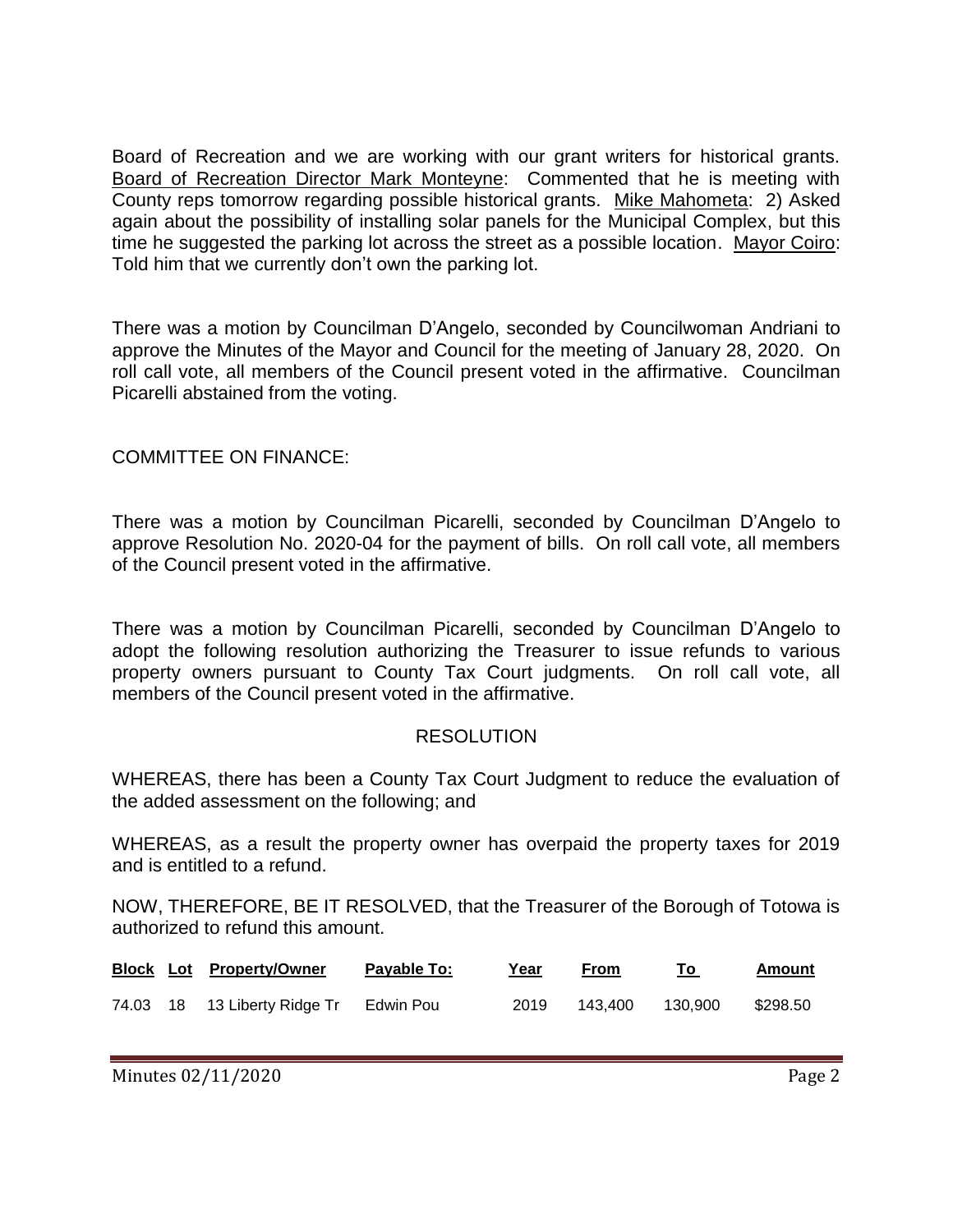There was a motion by Councilman Picarelli, seconded by Councilman D'Angelo to adopt the following Resolution Authorizing Settlement Of The 2016, 2017, 2018 And 2019 Tax Appeals Entitled Ratan Totowa LLC V. Borough Of Totowa. On roll call vote, all members of the Council present voted in the affirmative.

# RESOLUTION NO. 33-2020

#### RESOLUTION AUTHORIZING SETTLEMENT OF THE 2016, 2017, 2018 AND 2019 TAX APPEALS ENTITLED RATAN TOTOWA LLC V. BOROUGH OF TOTOWA

WHEREAS, there have been appeals of the real property tax assessments for the stated tax years; and

WHEREAS, each Block and Lot listed therein was assessed at the amount stated therein; and

WHEREAS, the proposed Stipulation of Settlement, a copy of which is incorporated herein as if set forth at length, has been reviewed and recommended by the Borough Tax Assessor and Borough Tax Expert; and

WHEREAS, the settlement of these matters on the attached list are in the best interest of the Borough of Totowa.

NOW, THEREFORE, BE IT RESOLVED, by the Mayor and Council of the Borough of Totowa, New Jersey, as follows:

- 1. The Borough's Tax Appeal Attorney, Raymond B. Reddin, Esq. is authorized to execute the Stipulation of Settlement on behalf of the Borough of Totowa with respect to the tax appeals on the attached list which are currently pending in the Tax Court of New Jersey.
- 2. All municipal officials are hereby authorized to take whatever action may be necessary to implement the terms of this Resolution and authorizes the Special Tax Counsel to enter into the Stipulation of Settlement as provided by Taxpayer.

There was a motion by Councilman Picarelli, seconded by Councilman D'Angelo to adopt the following Resolution Authorizing Emergency Temporary Appropriation. On roll call vote, all members of the Council present voted in the affirmative.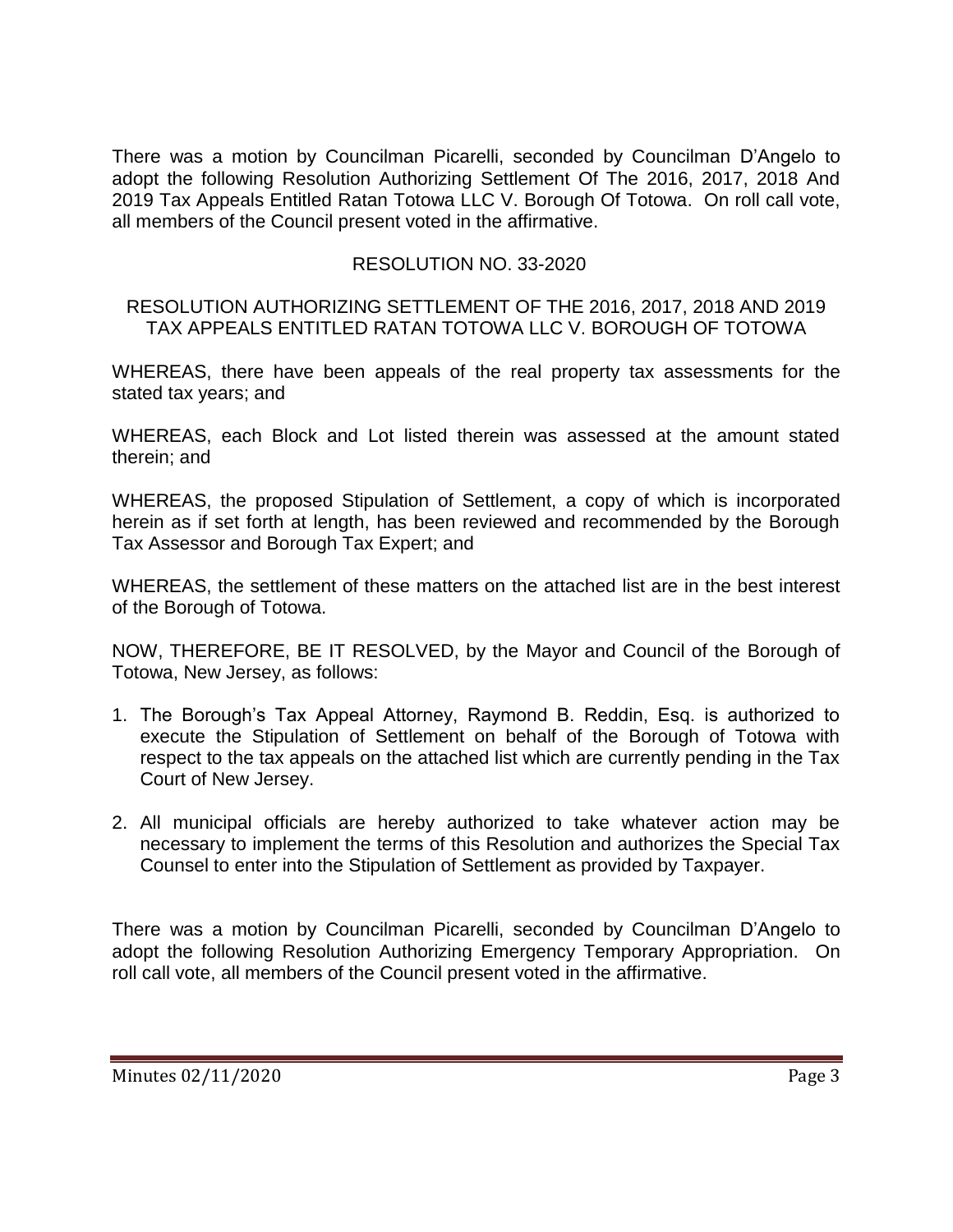# RESOLUTION NO. 34-2020

Resolution Re: Authorizing Emergency Temporary Appropriation

WHEREAS, an emergent condition has arisen with respect to current fund appropriations; and

WHEREAS, no adequate provision has been made in the 2020 temporary budget for the aforesaid purpose, and N.J.S.A. 40A:4-20 provides for the creation of an emergency temporary appropriation for the purpose above mentioned; and

WHEREAS, the total emergency temporary resolutions adopted in the year 2020 pursuant to the provisions of Chapter 96, P.L. 1951 (N.J.S.A. 40A:4-20) including this resolution total \$1,734,000.

NOW, THEREFORE, BE IT RESOLVED, by the Governing Body of the Borough of Totowa (not less than two-thirds of all members affirmatively concurring) that in accordance with the provisions of N.J.S. 40A:4-20 that emergency temporary appropriations be made and that said emergency temporary appropriations shall be provided for in full in the 2020 municipal budget so adopted:

| CAPITAL IMPROVEMENTS - EXCLUDED FROM "CAPS"<br>Installation of Turf Fields at PAL Recreational Facility | \$1,400,000 |
|---------------------------------------------------------------------------------------------------------|-------------|
| PUBLIC & PRIVATE PROGRAMS OFFSET BY REVENUES                                                            |             |
| NJDOT Road Improvement Projects                                                                         | 334,000     |

\$1,734,000

There was a motion by Councilman Picarelli, seconded by Councilman D'Angelo to accept the Franchise Fees for calendar year 2019 from Cablevision (Altice) in the amount of \$122,841.00. On roll call vote, all members of the Council present voted in the affirmative.

There was a motion by Councilman Picarelli, seconded by Councilman D'Angelo to accept the Franchise Fees for calendar year 2019 from Verizon (Fios) in the amount of \$41,208.80. On roll call vote, all members of the Council present voted in the affirmative.

Minutes 02/11/2020 Page 4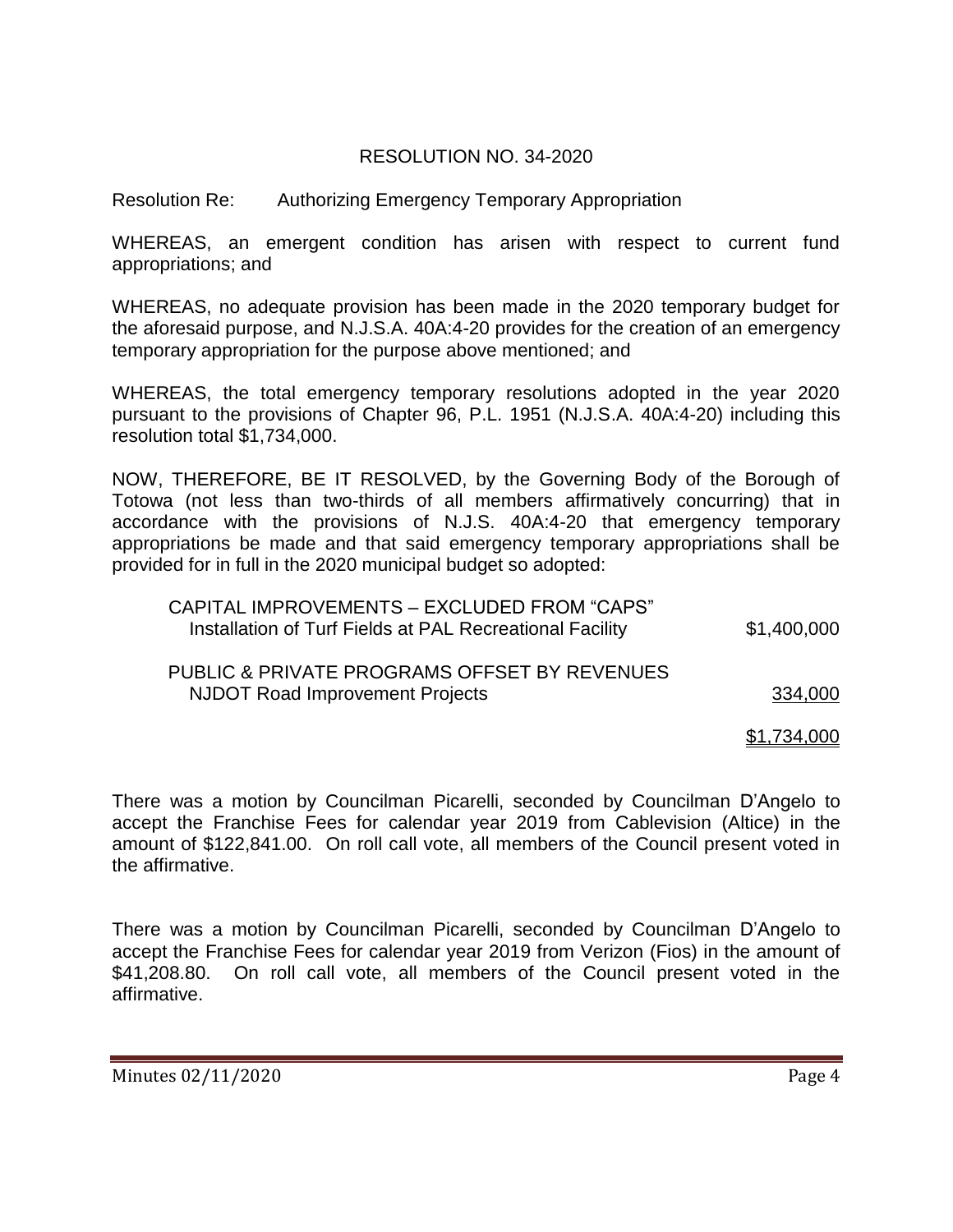### COMMITTEE ON PUBLIC SAFETY:

Upon the recommendation of the Committee, there was a motion by Councilman D'Angelo, seconded by Councilman Capo to appoint Vincent E. Marciano as a Patrol Officer to the Borough of Totowa Police Department. On roll call vote, all members of the Council present voted in the affirmative.

# MAYOR'S APPOINTMENT

I, Mayor John Coiro, with the advice and consent of the Council do hereby appoint Vincent E. Marciano as a Patrol Officer in the Borough of Totowa Police Department, effective with the swearing in ceremony to be held on February 25, 2020.

There was a motion by Councilman D'Angelo, seconded by Councilman Capo to confirm the appointment. On roll call vote, all members of the Council present voted in the affirmative.

COMMITTEE ON PUBLIC WORKS:

There was a motion by Councilman Bucher, seconded by Councilwoman Palazzo to accept the following bids for the 2018 & 2019 NJDOT Municipal Aid Road Program. On roll call vote, all members of the Council present voted in the affirmative.

| Company                                        | <b>Bid Amount</b> |
|------------------------------------------------|-------------------|
| <b>Marini Brothers</b><br>Hackensack, NJ 07601 | \$428,984.35      |
| <b>AJM Contractors</b><br>Clifton, NJ 07011    | \$433,795.00      |
| 4 Clean Up<br>North Bergen, NJ 07047           | \$434,890.00      |
| J A Alexander, Inc.<br>Bloomfield, NJ 07003    | \$437,561.30      |

Minutes 02/11/2020 Page 5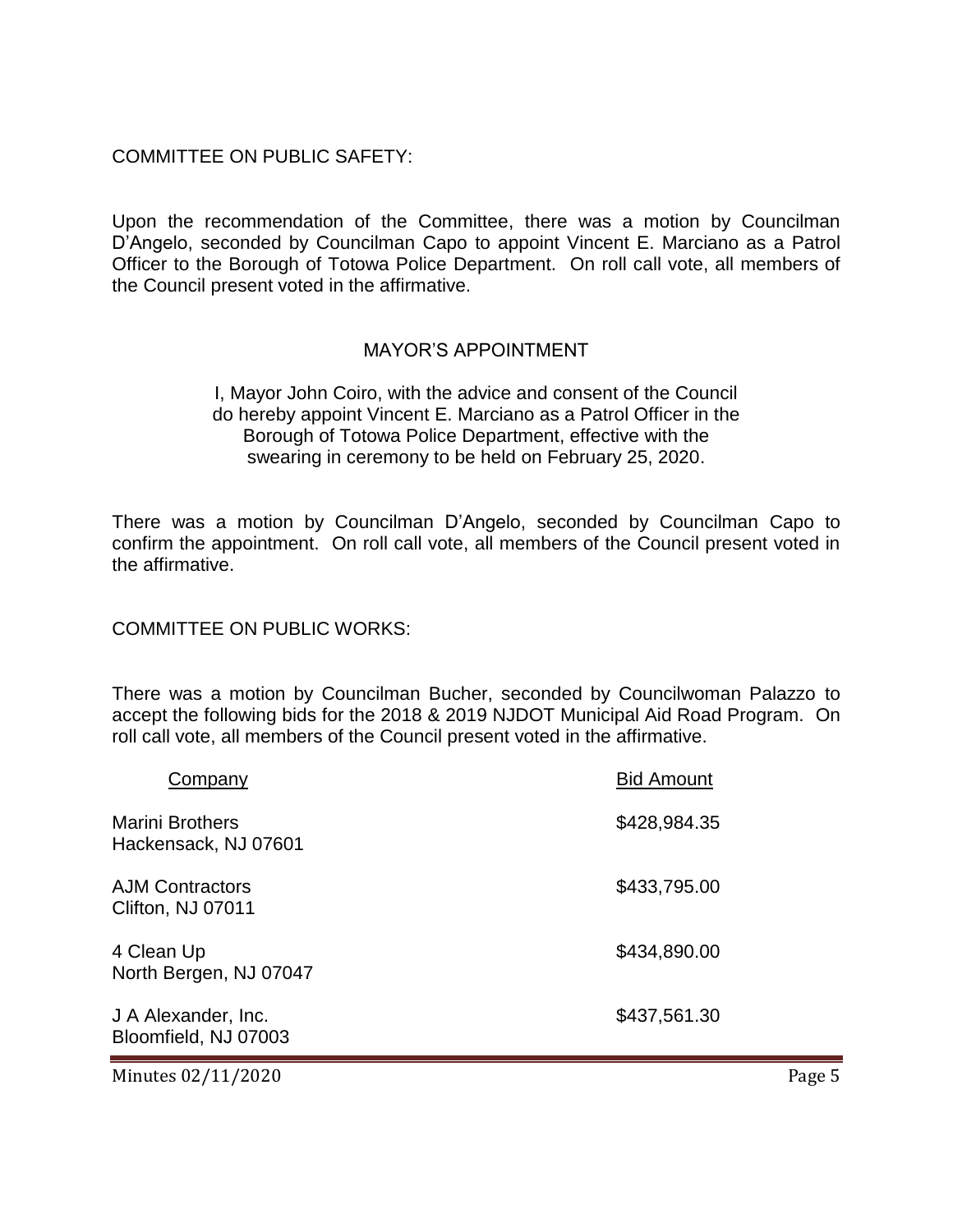| D & L Paving<br>Nutley, NJ 07110                       | \$445,715.30 |
|--------------------------------------------------------|--------------|
| American Asphalt & Milling<br><b>Kearny, NJ 07032</b>  | \$455,400.20 |
| Frank A. Macchione Const.<br>Paramus, NJ 07652         | \$475,000.00 |
| Crossroads Pavement Maint.<br>Pompton Plains, NJ 07444 | \$479,495.00 |
| DLS Contracting Co.<br>Fairfield, NJ 07004             | \$501,684.00 |
| <b>Black Rock Enterprise</b><br>Old Bridge, NJ 08857   | \$522,740.30 |
| Mark Paving Co., Inc.<br>Woodbridge, NJ 07095          | \$549,986.20 |

Upon the recommendation of the Engineer, there was a motion by Councilman Bucher, seconded by Councilwoman Palazzo adopt the following resolution to award the contract to Marini Brothers, the lowest responsible bidder for the 2018 & 2019 NJDOT Municipal Aid Road Program. On roll call vote, all members of the Council present voted in the affirmative.

#### RESOLUTION NO. 35-2020

#### RESOLUTION AWARDING CONTRACT FOR THE 2018 AND 2019 NEW JERSEY DEPARTMENT OF TRANSPORTATION MUNICIPAL AID ROAD PROGRAM

WHEREAS, the Borough of Totowa has received funding through the 2018 and 2019 New Jersey Department of Transportation ("NJDOT") Municipal Aid Grants for various improvements to Winifred Drive, Adams Drive, Peterson Road, Young Avenue and Washington Place; and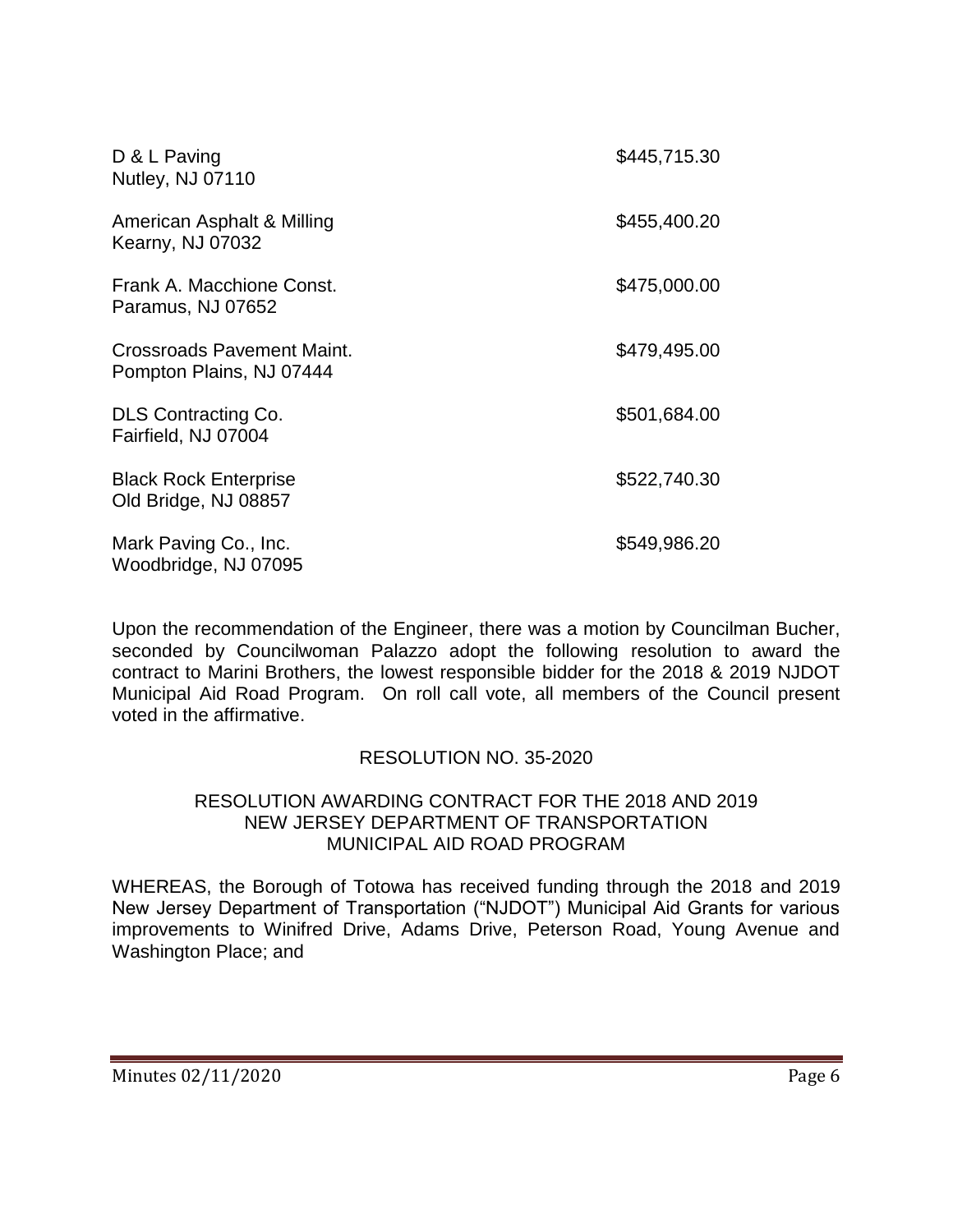WHEREAS, by Resolution No. 96-2019 dated August 13, 2019, the Mayor and Council of the Borough of Totowa authorized the Borough of Totowa Municipal Engineer, Richard A. Alaimo Engineering Associates to provide design services, prepare bid documents, assist in the bidding process and supervise construction of the 2018 and 2019 Road Program; and

WHEREAS, the Mayor and Council of the Borough of Totowa did advertise for receipt of sealed bids in accordance with the specifications entitled "Borough of Totowa, NJDOT Municipal Aid Program, 2018 and 2019 Road Program, Contract No. 2019-5"; and

WHEREAS, the Borough of Totowa did receive sealed bids at its Municipal Building on February 4, 2020; and

WHEREAS, the apparent low bid was submitted by Marini Brothers Construction Co., Inc., 9 Lafayette Street, Hackensack, New Jersey 07601 in the amount of \$428,984.35, a copy of which is on file in the office of the Borough of Totowa Municipal Clerk; and

WHEREAS, the Municipal Engineer has reviewed the bids submitted and advised that the bid price submitted by Marini Brothers Construction Co., Inc. is 36.4% below his estimate and further advised that the contractor is capable of completing the project; and

WHEREAS, the Mayor and Council of the Borough of Totowa have determined that the bid submitted by Marini Brothers Construction Co., Inc. be accepted as the lowest responsible bid.

NOW, THEREFORE, BE IT RESOLVED, that the Mayor and Council of the Borough of Totowa do hereby accept the bid of Marini Brothers Construction Co., Inc. for the 2018 and 2019 NJDOT Municipal Aid Road Program as the lowest responsible bid for the total sum of \$428,984.35.

BE IT FURTHER RESOLVED, that the Municipal Council of the Borough of Totowa does hereby authorize the Mayor and Municipal Clerk to execute any and all necessary instruments relating thereto.

BE IT FURTHER RESOLVED, that the award of this contract is subject to the approval of the New Jersey Department of Transportation.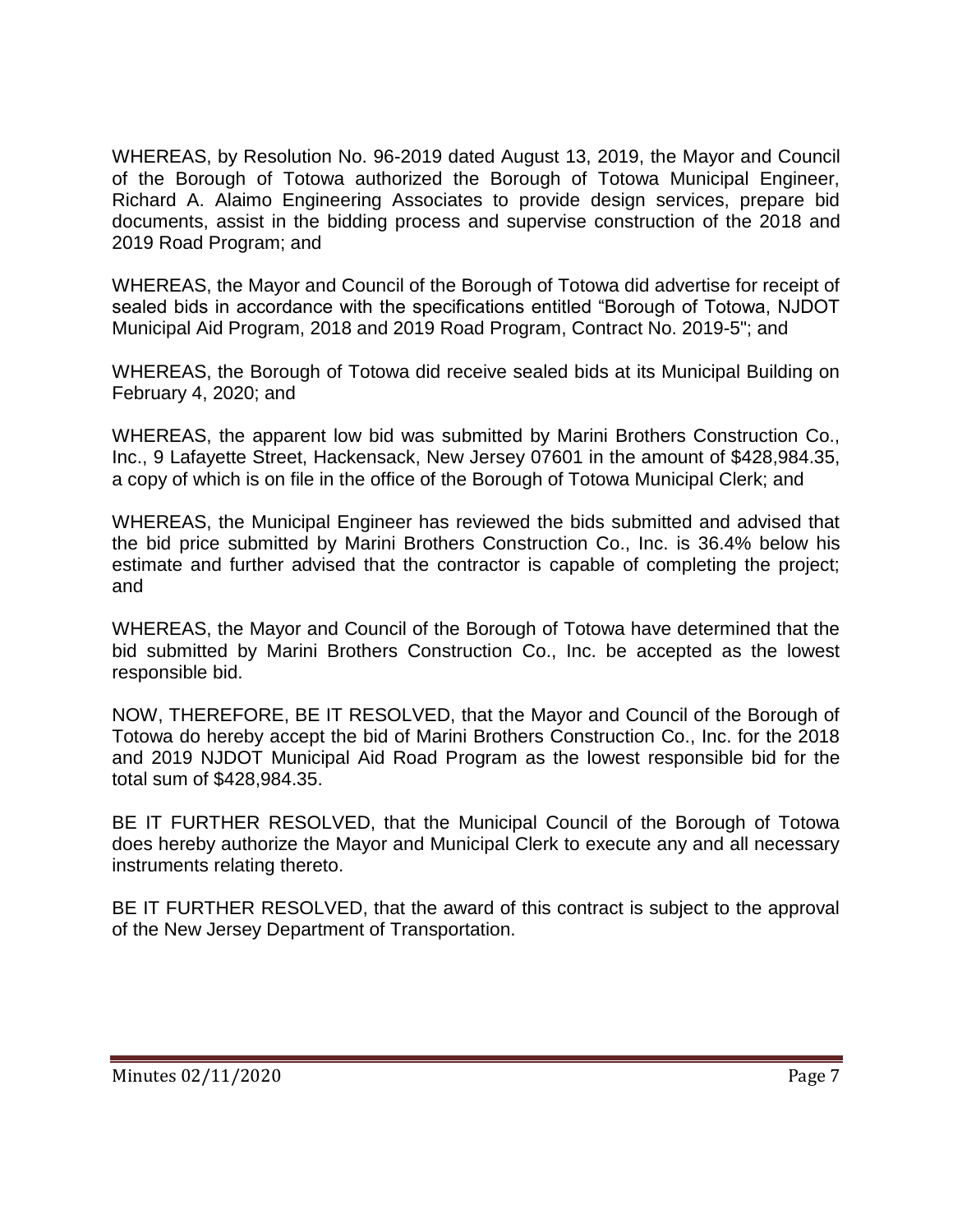# COMMITTEE ON ENGINEERING & PUBLIC PROPERTY:

A letter was received from Murph's Tavern inviting the Mayor and Council to attend their annual celebration in honor of St. Patrick's Day on Tuesday, March 17, 2020 and requesting permission to have Rosengren Avenue closed from Totowa Road to Union Boulevard on Tuesday, March 17, 2020 from 12:00 p.m. to 2:00 a.m. There was a motion by Councilman Capo, seconded by Councilwoman Andriani to approve the request. On roll call vote, all members of the Council present voted in the affirmative.

# STREET CLOSING AUTHORIZED BY THE MAYOR

Under the authority vested in me as Mayor of the Borough of Totowa, County of Passaic, State of New Jersey, by virtue of N.J.S.A. 40:67-16.9 and the Code of the Borough of Totowa Chapter No. 398-42, I, Mayor John Coiro, do hereby order and direct that Rosengren Avenue between Totowa Road and Union Boulevard be closed to vehicular traffic from 12:00 p.m. to 2:00 a.m. on Tuesday, March 17, 2020. I further direct that proper signs and barriers be erected at the intersections of Rosengren Avenue and Totowa Road and Rosengren Avenue and Union Boulevard and that the Totowa Police Department control and regulate, as well as enforce, this regulation.

COMMITTEE ON LIAISON & INSPECTION:

There was a motion by Councilwoman Andriani, seconded by Councilman Bucher to withdraw the Resolution Authorizing The Intent Of The Borough Of Totowa To Award A Contract For The Purchase And Installation Of A Synthetic Turf Field From The Sourcewell (Formerly NJPA) Cooperative. On roll call vote, all members of the Council present voted in the affirmative.

There was a motion by Councilwoman Andriani, seconded by Councilman Bucher to add the following item to the agenda. On roll call vote, all members of the Council present voted in the affirmative.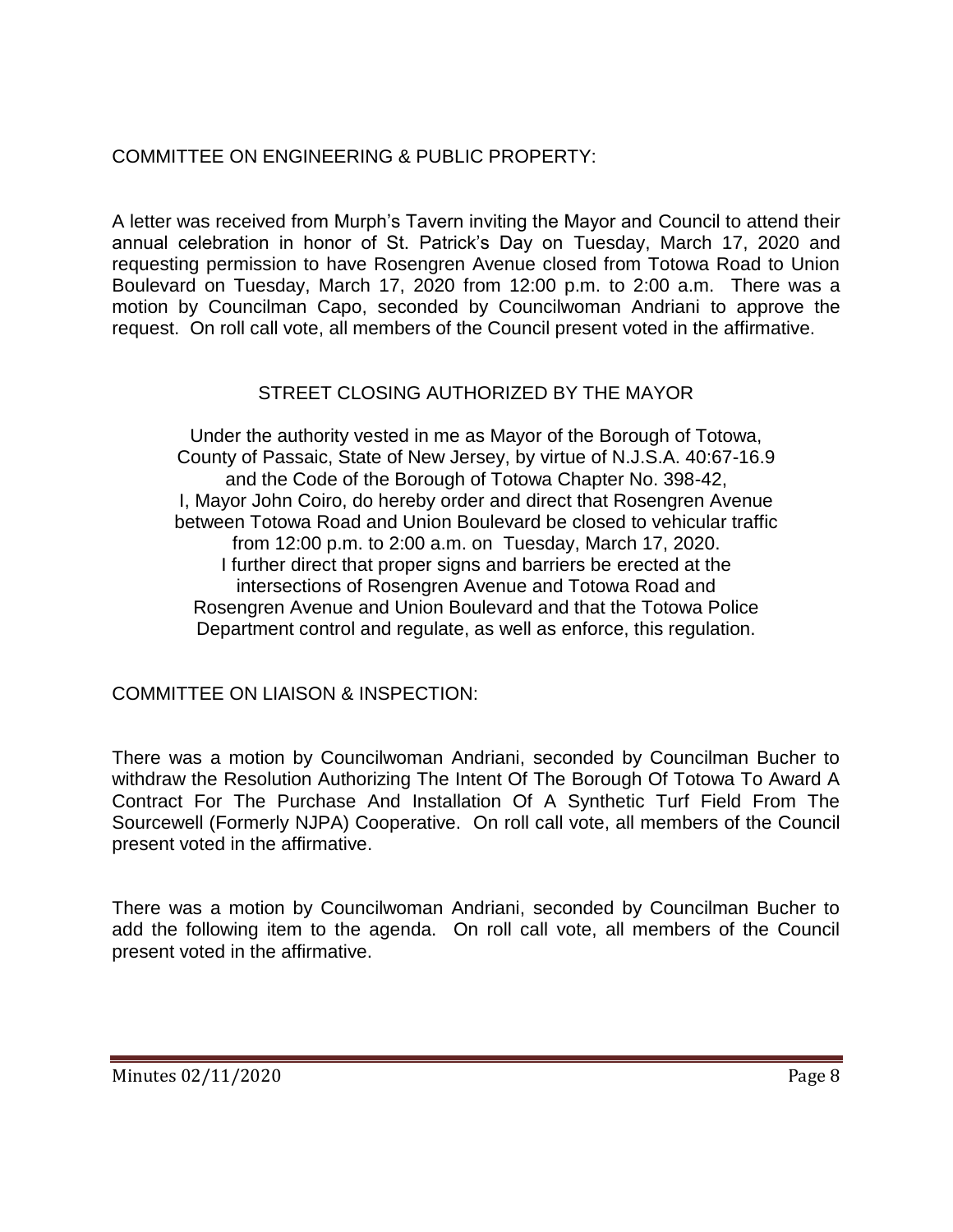There was a motion by Councilwoman Andriani, seconded by Councilman Bucher to authorize the Borough Attorney and the Borough Clerk to prepare the plans and specifications for the installation of synthetic turf fields at the PAL Recreational Fields. On roll call vote, all members of the Council present voted in the affirmative.

# COMMITTEE ON LEGISLATION & ORDINANCES:

There was a motion by Councilwoman Palazzo, seconded by Councilman Picarelli to introduce on first reading and advertise for public hearing the following entitled ordinance. On roll call vote, all members of the Council present voted in the affirmative.

#### **ORDINANCE NO. 02-2020**

#### **AN ORDINANCE TO AMEND THE CODE OF THE BOROUGH OF TOTOWA CHAPTER 189 ENTITLED "FLOOD DAMAGE PREVENTION", ARTICLE IV, "FLOOD HAZARD REDUCTION", SECTION 189-17, "GENERAL STANDARDS"**

There was a motion by Councilwoman Palazzo, seconded by Councilman Picarelli to table this item to introduce on first reading and advertise for public hearing an Ordinance Of The Borough Of Totowa Authorizing The Execution Of A Financial Agreement With Respect To A Portion Of Certain Property Identified On The Borough's Tax Maps As Block 154, Lot 19.07 Located Within The North Jersey Developmental Center Redevelopment Area. On roll call vote, all members of the Council present voted in the affirmative.

There was a motion by Councilwoman Palazzo, seconded by Councilman Picarelli to table this item Resolution Of The Borough Of Totowa, In The County Of Passaic, State Of New Jersey, Making Application To The Local Finance Board Seeking Authorization For Not To Exceed \$200,000 Non-Recourse Redevelopment Area Bonds In Connection With The Redevelopment Of The North Jersey Developmental Center Redevelopment Area Pursuant To N.J.S.A. 40A:12A-29(a)(3) And N.J.S.A. 40A:12A-67(g). On roll call vote, all members of the Council present voted in the affirmative.

There was a motion by Councilwoman Palazzo, seconded by Councilman Picarelli to approve the Extension of Premises Permit for Anthony Murphy, Inc. on Friday, March 6, 2020, Saturday, March 7, 2020 and Sunday, March 8, 2020. On roll call vote, all members of the Council present voted in the affirmative.

Minutes 02/11/2020 Page 9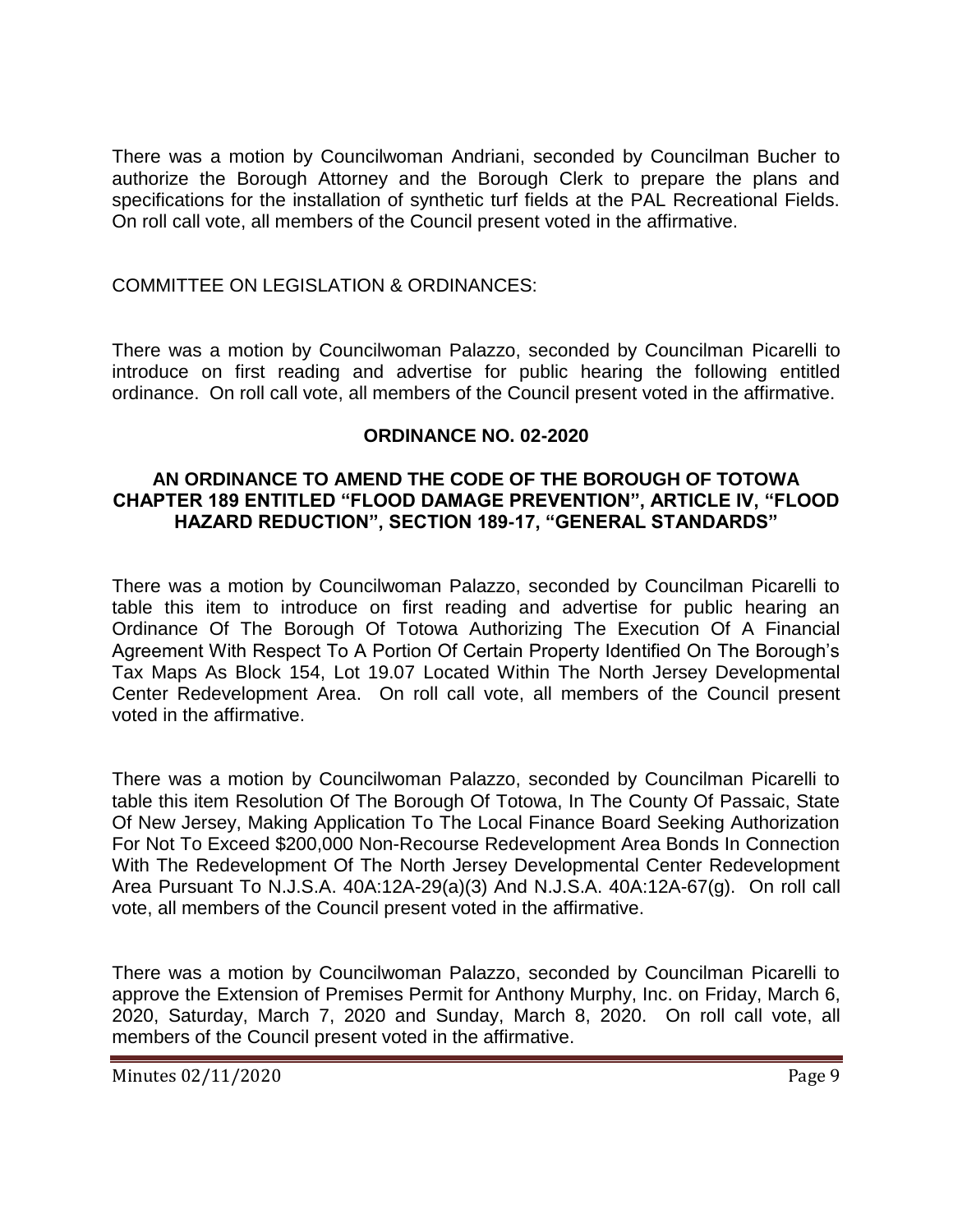There was a motion by Councilwoman Palazzo, seconded by Councilman Picarelli to approve the Extension of Premises Permit for Anthony Murphy, Inc. on Friday, March 13, 2020, Saturday, March 14, 2020 and Sunday, March 15, 2020. On roll call vote, all members of the Council present voted in the affirmative.

There was a motion by Councilwoman Palazzo, seconded by Councilman Picarelli to approve the Extension of Premises Permit for Anthony Murphy, Inc. on Tuesday, March 17, 2020. On roll call vote, all members of the Council present voted in the affirmative.

There was a motion by Councilwoman Palazzo, seconded by Councilman Picarelli to approve the Application For Social Affair Permit from the State Of New Jersey Division Of Alcoholic Beverage Control for the Passaic Valley Elks BPOE #2111 to be held on February 29, 2020 from 6:00 p.m. – 11:59 p.m. On roll call vote, all members of the Council present voted in the affirmative.

There was a motion by Councilwoman Palazzo, seconded by Councilman Picarelli to approve the Application For Social Affair Permit from the State Of New Jersey Division Of Alcoholic Beverage Control for the Passaic Valley Elks BPOE #2111 to be held on March 13, 2020 from 4:00 p.m.  $-$  11:59 p.m. On roll call vote, all members of the Council present voted in the affirmative.

There was a motion by Councilwoman Palazzo, seconded by Councilman Picarelli to adopt the following Resolution Supporting The 100<sup>th</sup> Anniversary Of Women's Suffrage. On roll call vote, all members of the Council present voted in the affirmative.

# RESOLUTION NO. 36-2020

RESOLUTION SUPPORTING THE 100<sup>TH</sup> ANNIVERSARY OF WOMEN'S SUFFRAGE

WHEREAS, the year 2020 marks the 100<sup>th</sup> anniversary of the ratification of the 19<sup>th</sup> Amendment to the United States Constitution, guaranteeing and protecting women's right to vote; and

WHEREAS, this centennial offers an opportunity to commemorate a milestone of democracy; that the right of citizens of the United State to vote shall not be denied or abridged by the federal or state governments on account of gender; and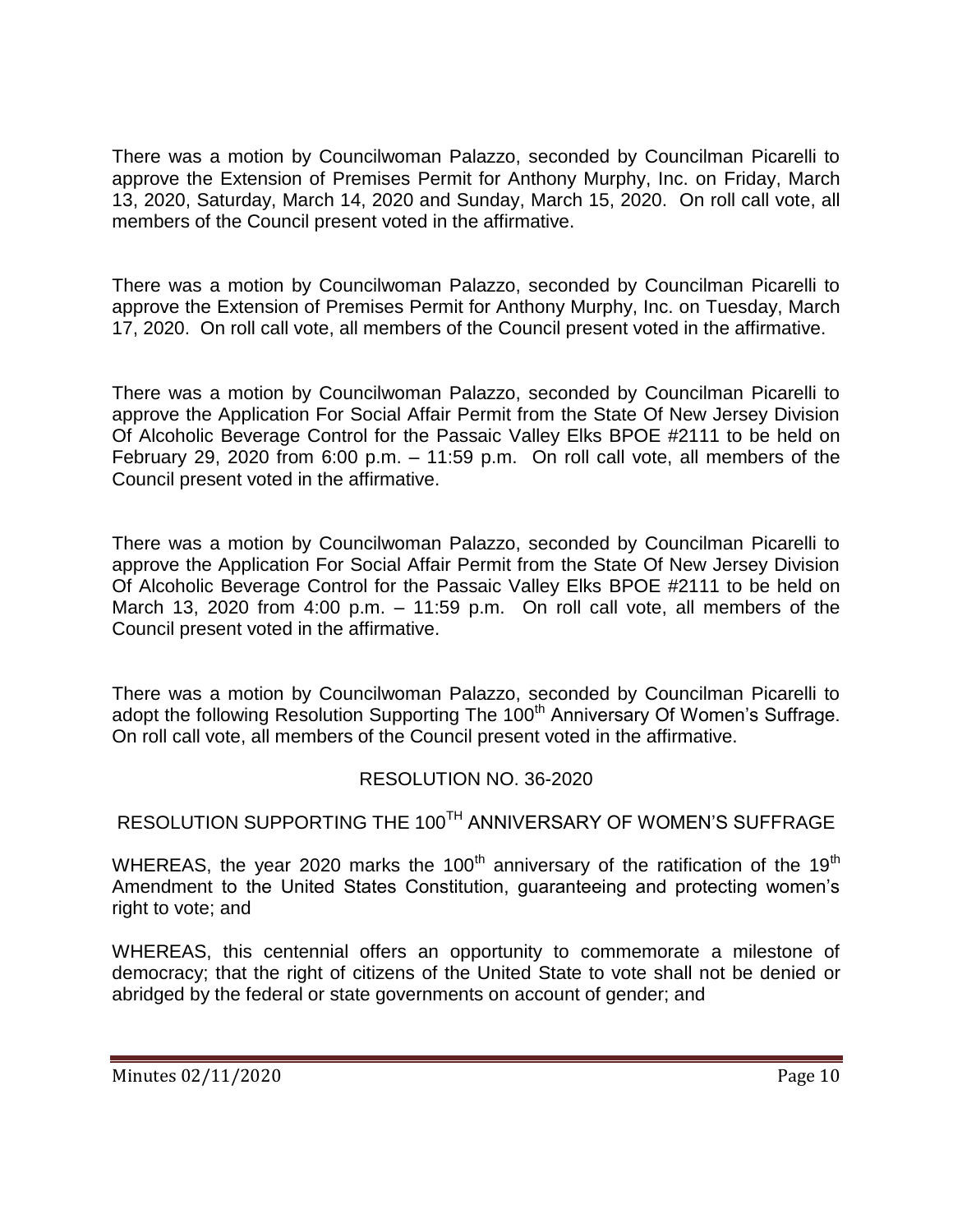WHEREAS, New Jersey has had a long, storied history in suffrage movement with New Jersey women playing a crucial role in pursing the rights of women to vote; and

WHEREAS, in 1776 women property owners were enfranchised under the New Jersey Constitution, which was unique in the nation at the time. However, in 1807, the New Jersey Legislature eliminated the property requirement for voting rights and limited the ballot to white males; and

WHEREAS, in 1867 New Jersey residents Lucy Stone and Harry Blackwell organized the New Jersey Woman Suffrage Association ("NJWSA"), devoted to gaining women's suffrage; and

WHEREAS, in 1909 New Jersey's first open air suffrage rallies were held in Orange and Newark, led by Dr. Emma O. Gantz and Martha Klatshchken with NJWSA collecting 5,000 signatures for a petition in support of the federal amendment guaranteeing and protecting women's constitutional right to vote; and

WHEREAS, although the 1912 state referendum on women's suffrage was soundly defeated in the New Jersey Legislature, a corner was turned for the New Jersey suffrage movement; and

WHEREAS, in 1913 an automobile rally lead by "General" Rosalie Jones traveled through New Jersey on the way to Washington, D.C., in a Suffrage Parade of over 8,000 marchers with many New Jersey women including event organizer Alice Paul; and

WHEREAS, in 1915 a second suffrage constitutional referendum was pursued in New Jersey, New York, Pennsylvania and Massachusetts with active campaigns by many suffrage organizations, including the "Passing of the Torch of Liberty" via tug boats on the Hudson River from New York to New Jersey, but was defeated in all four states October 1915; and

WHEREAS, in 1917 New Jersey suffragists Allison Turnbull Hopkins, Julia Hulburt, Beatrice Reynolds Kinkead, and Minnie D. Abbott picketed in front of the White House as part of the Silent Sentinels and subsequently were arrested and imprisoned; and

WHEREAS, on June 4, 1919 Congress passed the 19<sup>th</sup> Amendment guaranteeing all American women the right to vote; and

WHEREAS, on February 9, 1920, New Jersey became the  $29<sup>th</sup>$  state to ratify the 19<sup>th</sup> amendment granting women the right to vote; and